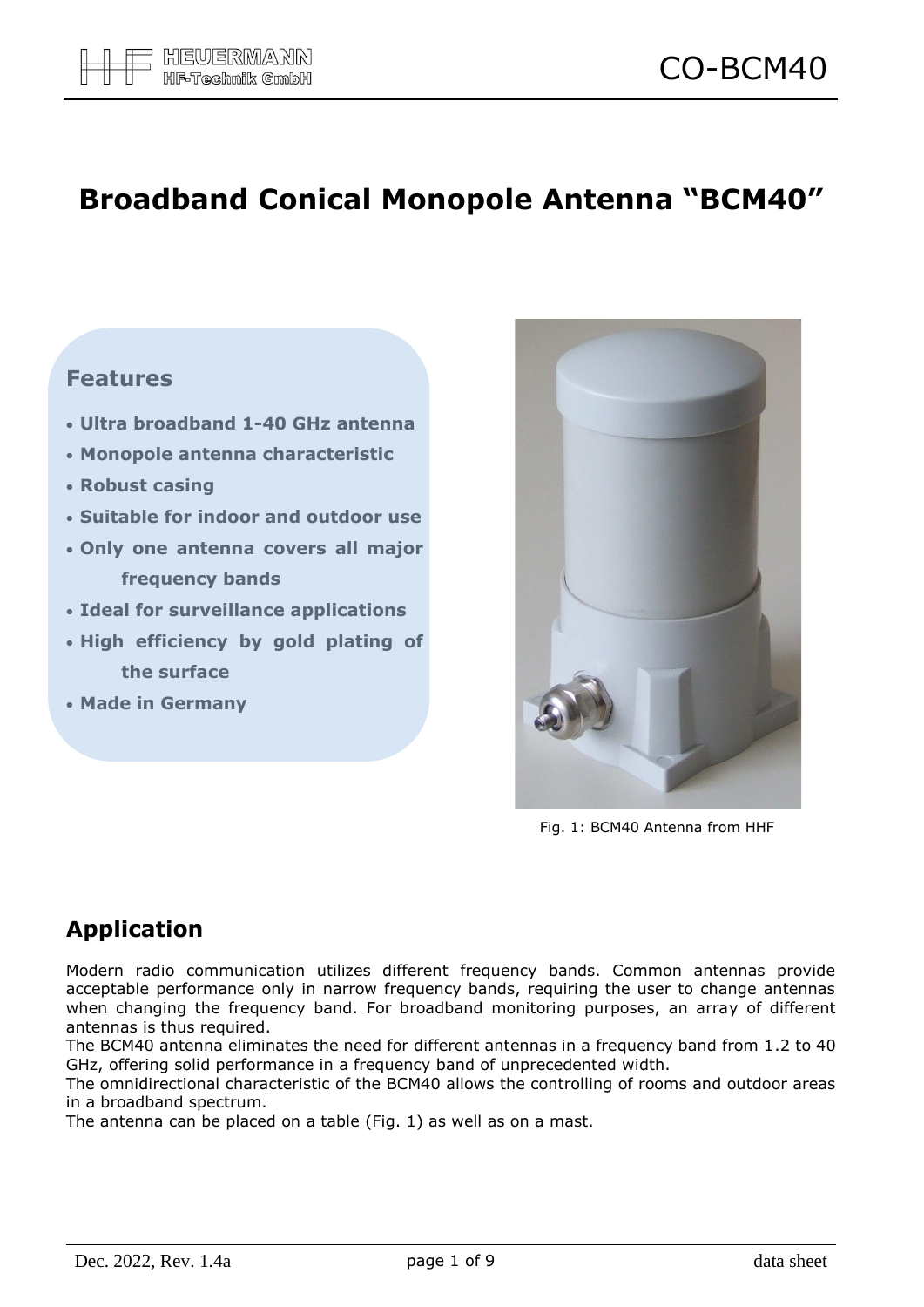### **Product description**

The BCM40 antenna is a very low loss conical monopole antenna, manufactured precisely enough to operate at frequencies up to 40 GHz, offering good matching and an antenna gain of ca. 0 dBi. The robust casing allows for indoor and outdoor use even in moist conditions.

#### **Specifications**

| <b>Parameter</b>       | Min | Typ.  | <b>Max</b> | <b>Unit</b> | <b>Remarks</b>        |
|------------------------|-----|-------|------------|-------------|-----------------------|
| Operating<br>frequency | 1.2 |       | 40         | GHz         |                       |
| Power Handling         |     | 100   |            | W           | Tested at 2.5 GHz     |
| Matching $(S_{11})$    | -6  | $-12$ |            | dB          | -6 dB only at 3.3 GHz |
| Gain                   |     |       |            | dBi         |                       |

#### **Physical properties**

| Connector:              | RPC 2.92 female                           |
|-------------------------|-------------------------------------------|
| Height x width x depth: | $160 \times 80 \times 80$ mm <sup>3</sup> |
| Weight:                 | 500 a                                     |

Included with delivery: A detachable multi-functional handle for mast assembly





Fig. 2: Left: accessories for flexible mast assembly; right: golden plated antenna element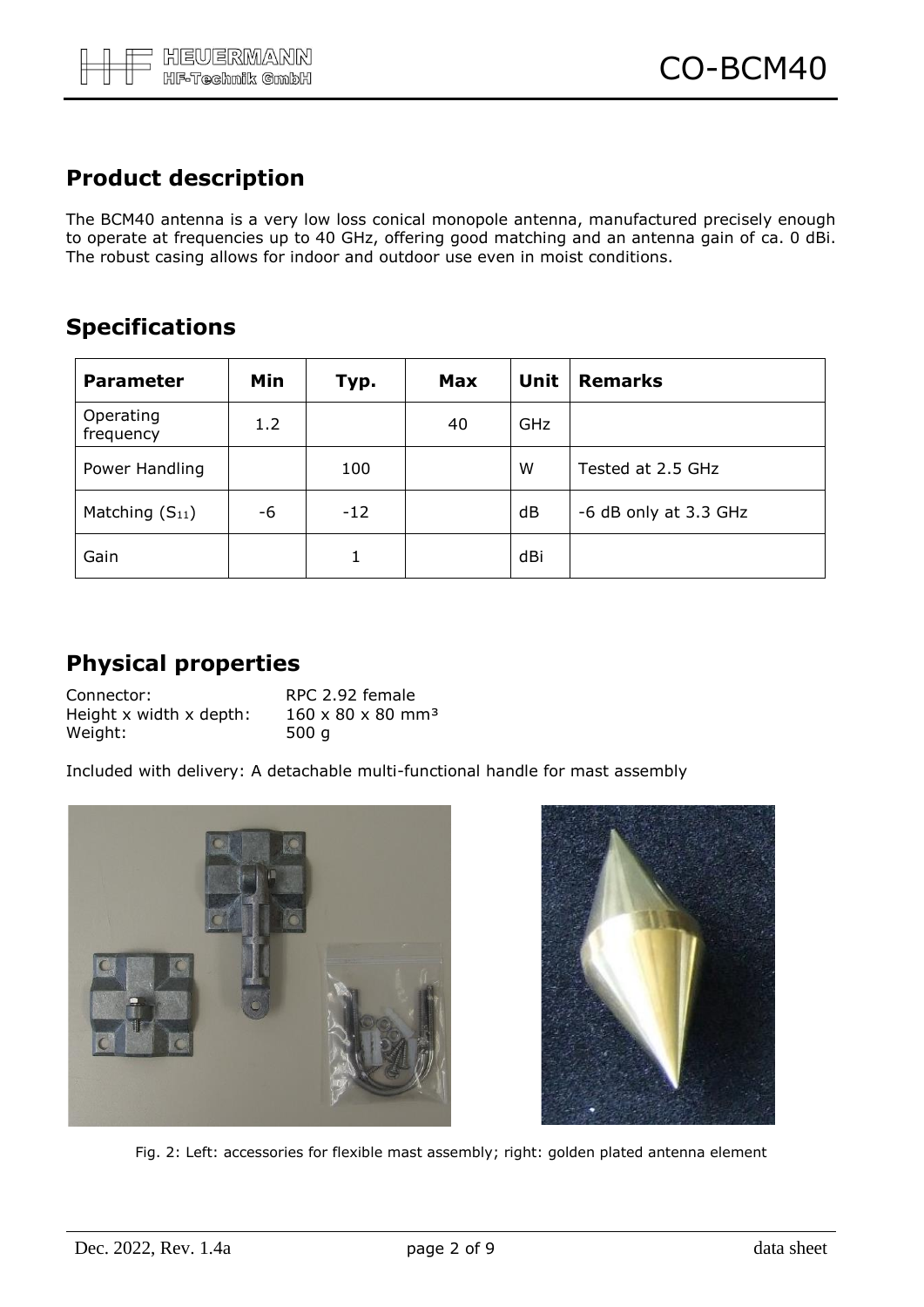## **Typical performance data**



Fig. 3: Reference diagram for directivity plots



Fig. 4: Directivity plot 1030 MHz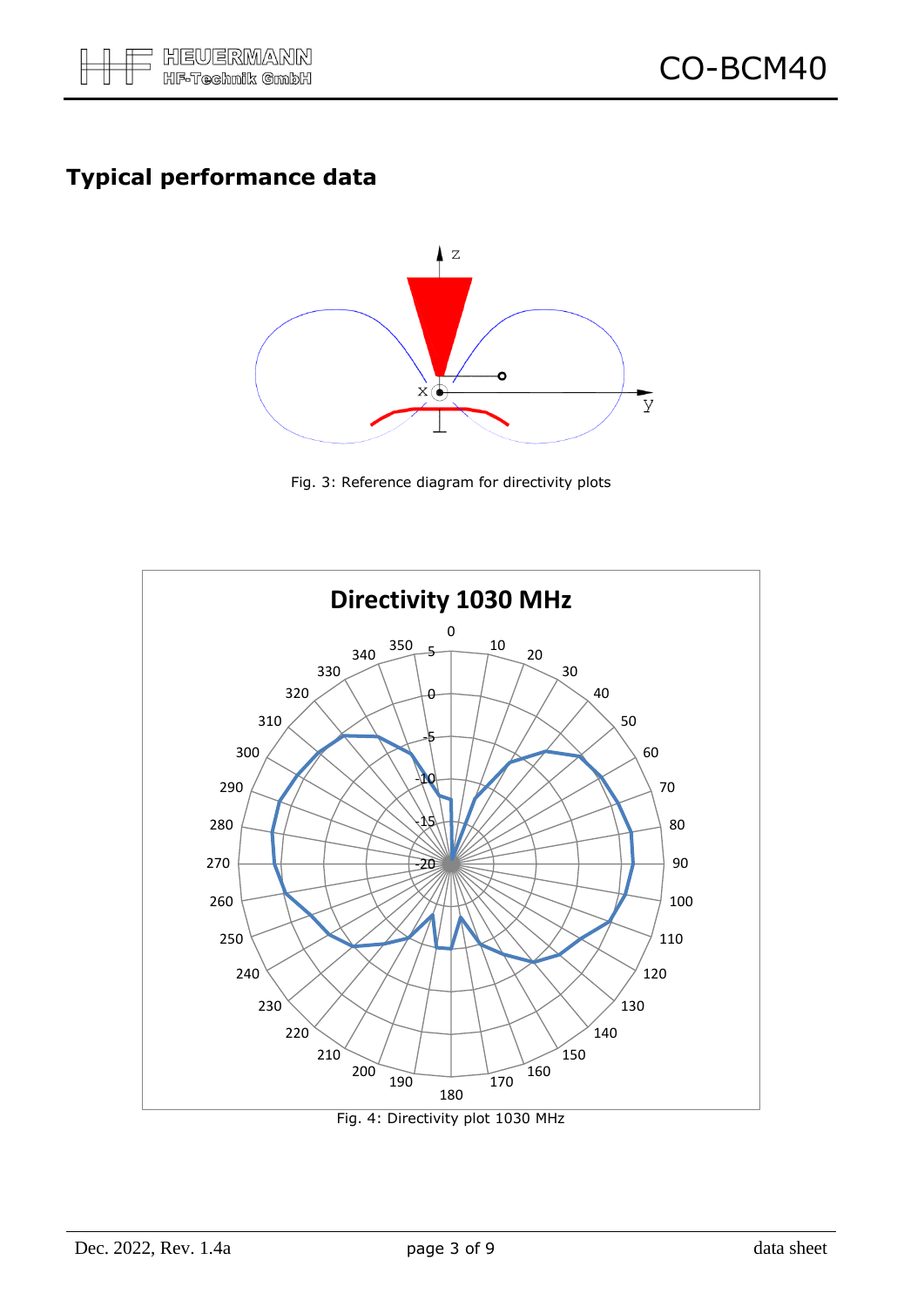

Fig. 5: Directivity plot 2280 MHz



Fig. 6: Directivity plot 3397 MHz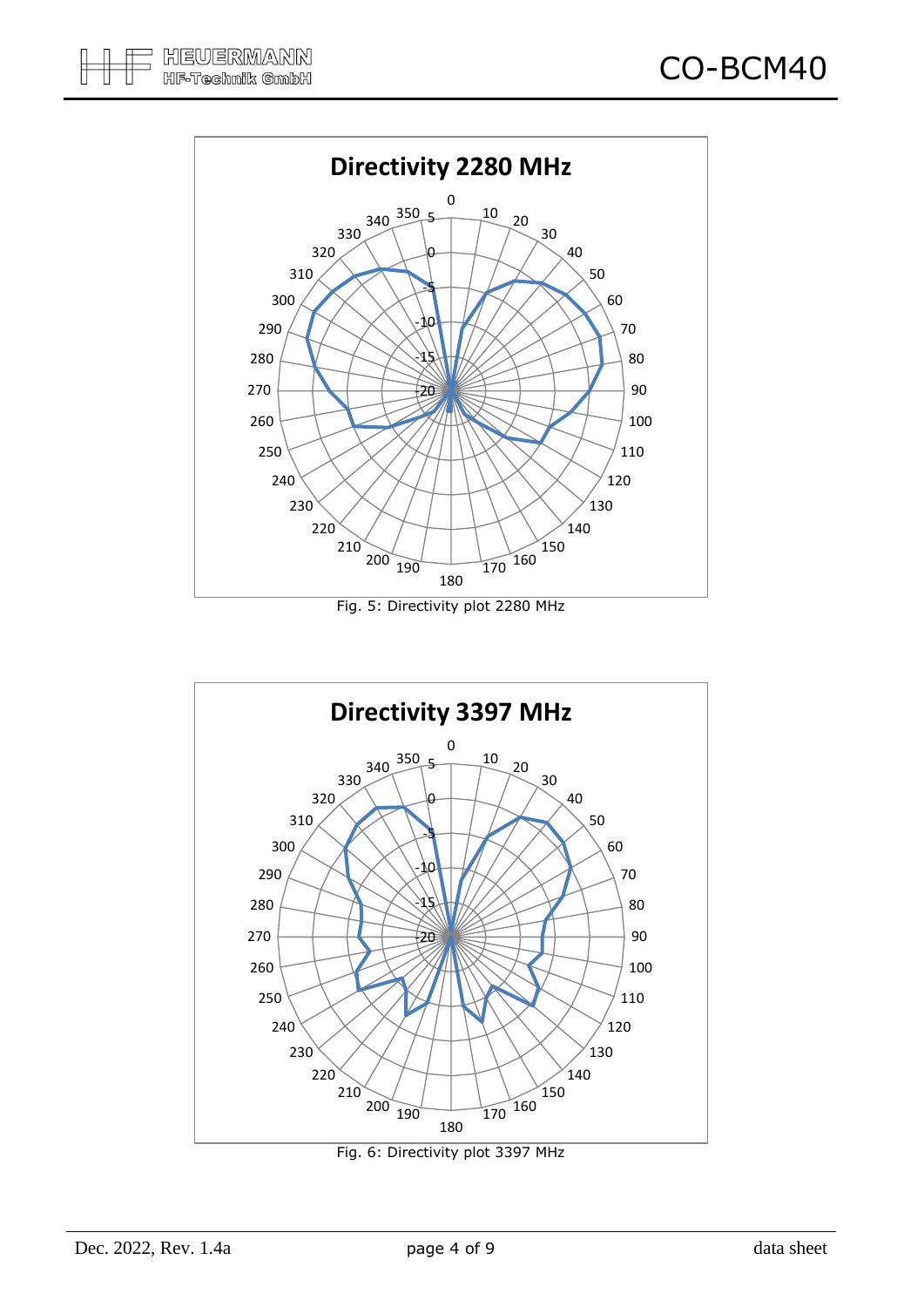

Fig. 7: Directivity plot 4354 MHz



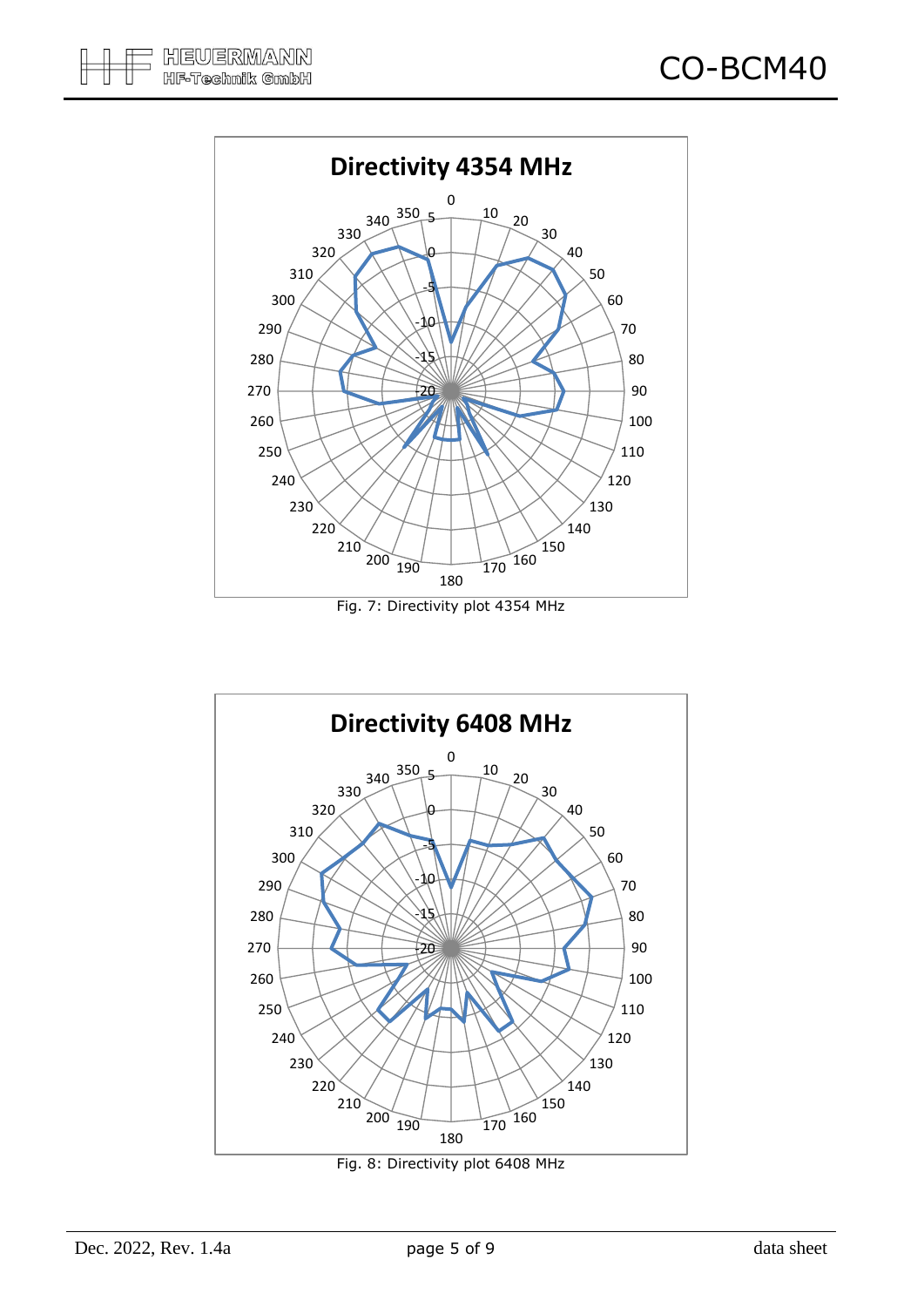

Fig. 9: Directivity plot 7225 MHz



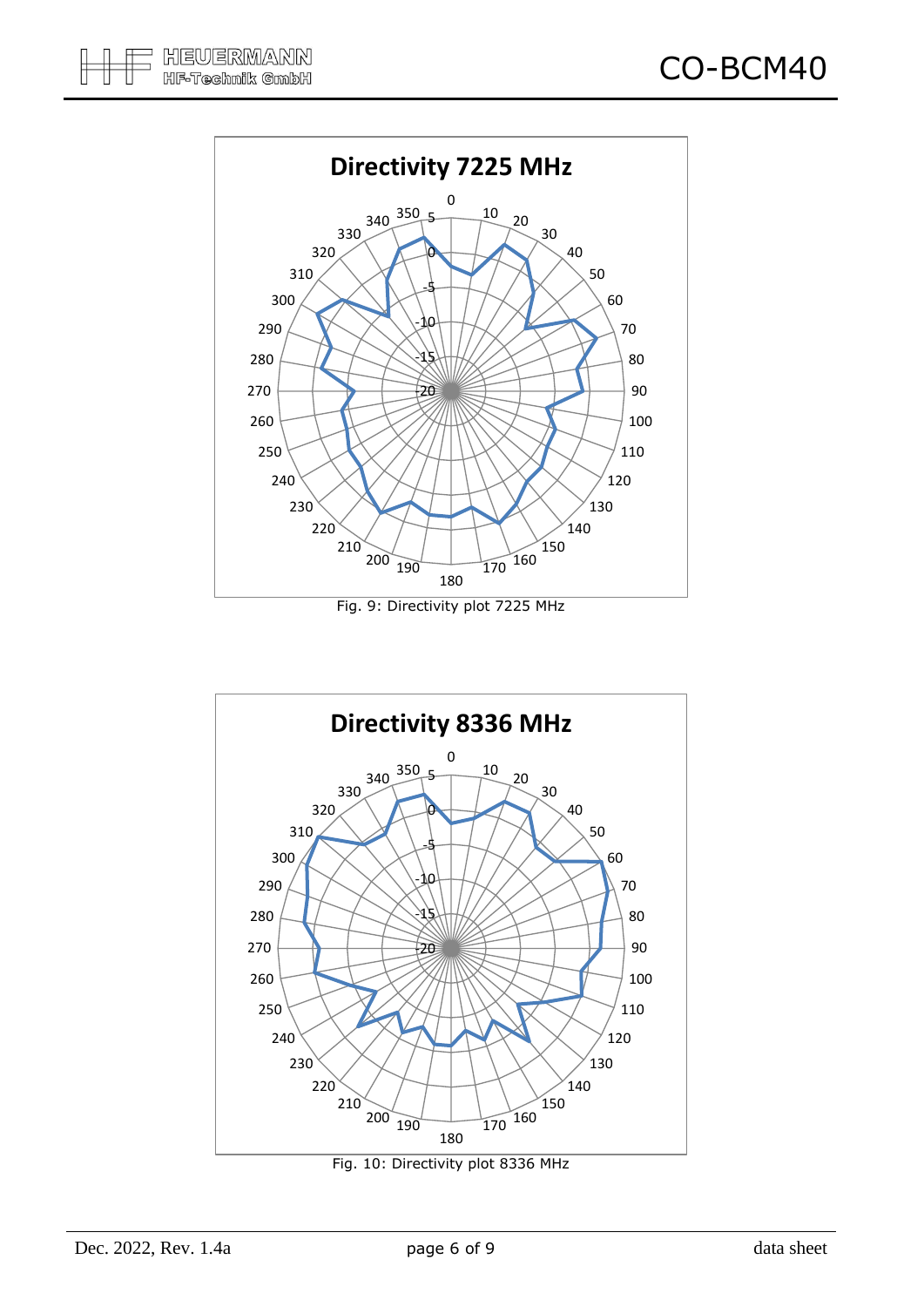

Fig. 11: Directivity plot 12152 MHz



Fig. 12: Broadband matching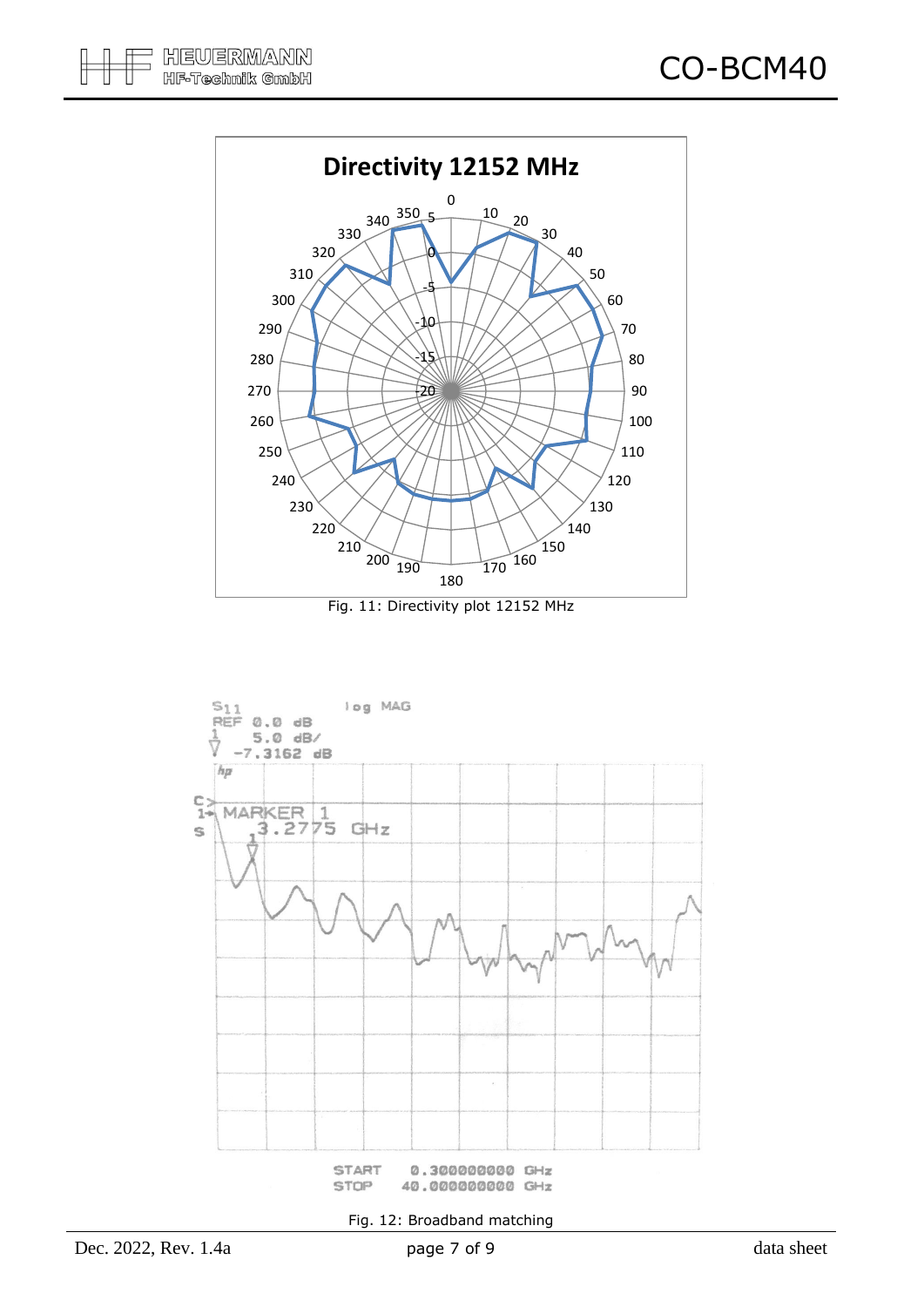

Fig. 13: Broadband matching (newest generation, antenna 1)



Fig. 13: Broadband matching (newest generation, antenna 2)